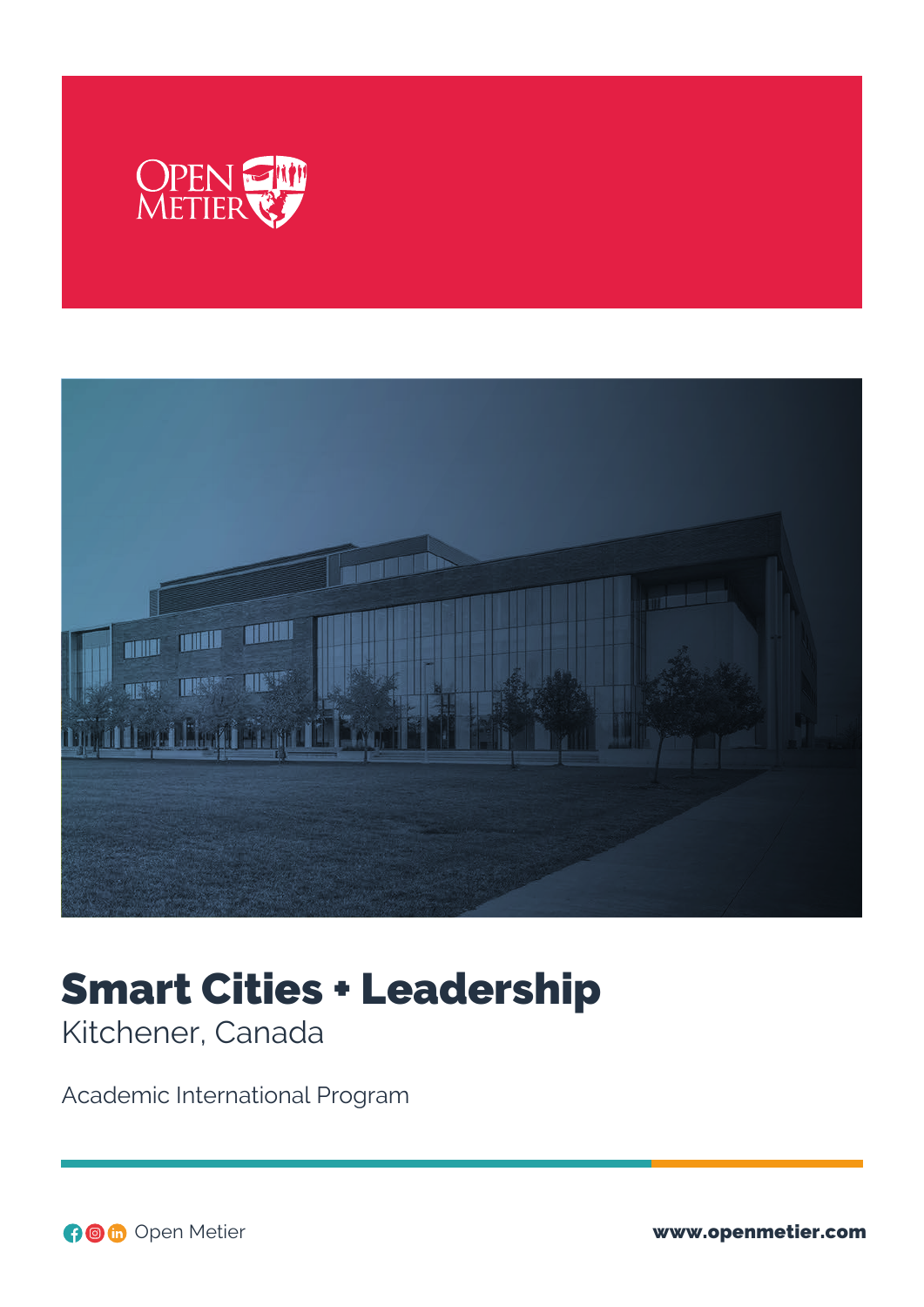# **Objective**

This intensive program offered at Conestoga College in Waterloo Region provides students with the opportunity to engage with Canadians and other international students who have experienced success across sectors, participate in a series of workshops which provide a springboard to explore their own path to success, and visit dynamic local companies.

Waterloo Region is home of Conestoga College, one of Ontario's fastest growing colleges and a leader in polytechnic education. Our career-focused education programs – from apprenticeships to diplomas, degrees to post-graduate certificates, continuing education and part-time studies – all reflect Ontario's changing job market and will help you build the skills and knowledge that today's employers are seeking.

# **Academic Content**

Academic course options: **Course 1:** - Intercultural Leadership **Course 2:** - Smart Cities

#### **Detailes**



**TERM** 4 Weeks



**DATE** To be confirmed



**DESTINATION** Kitchener, Canada

# **Host University**

**CONESTOGA COLLEGE**

http://www.conestogac.on.ca/



# **Company Visits**

Waterloo region is considered the 4th largest urban population in Ontario with a population of more than 600,000 people, with 22, 000 tech related job openings by 2021.

The Toronto-Waterloo Corridor boasts the second highest density of start-ups in the world with over 5,200 tech start-ups attracting over \$670 million in investment.

- Toyota Company
- Communitech
- Google

## **Cultural Visits**

Waterloo Region is Canada's Technology Capital, located in the heart of southwestern Province of Ontario and formed by three unique cities (Waterloo, Kitchener, Cambridge). It's a hub of intelligence, education and innovation; and a place for bold, brilliant, young minds to make their mark. It's only 90 minutes from Niagara Falls and Toronto. Waterloo is home to one of the world's most dynamic technology ecosystems and the 2nd-fastest growing tech talent market in North America.

- City Tour by Waterloo
- St. Jacobs Farmers´ Market
- Crawford lake
- City of Waterloo Museum